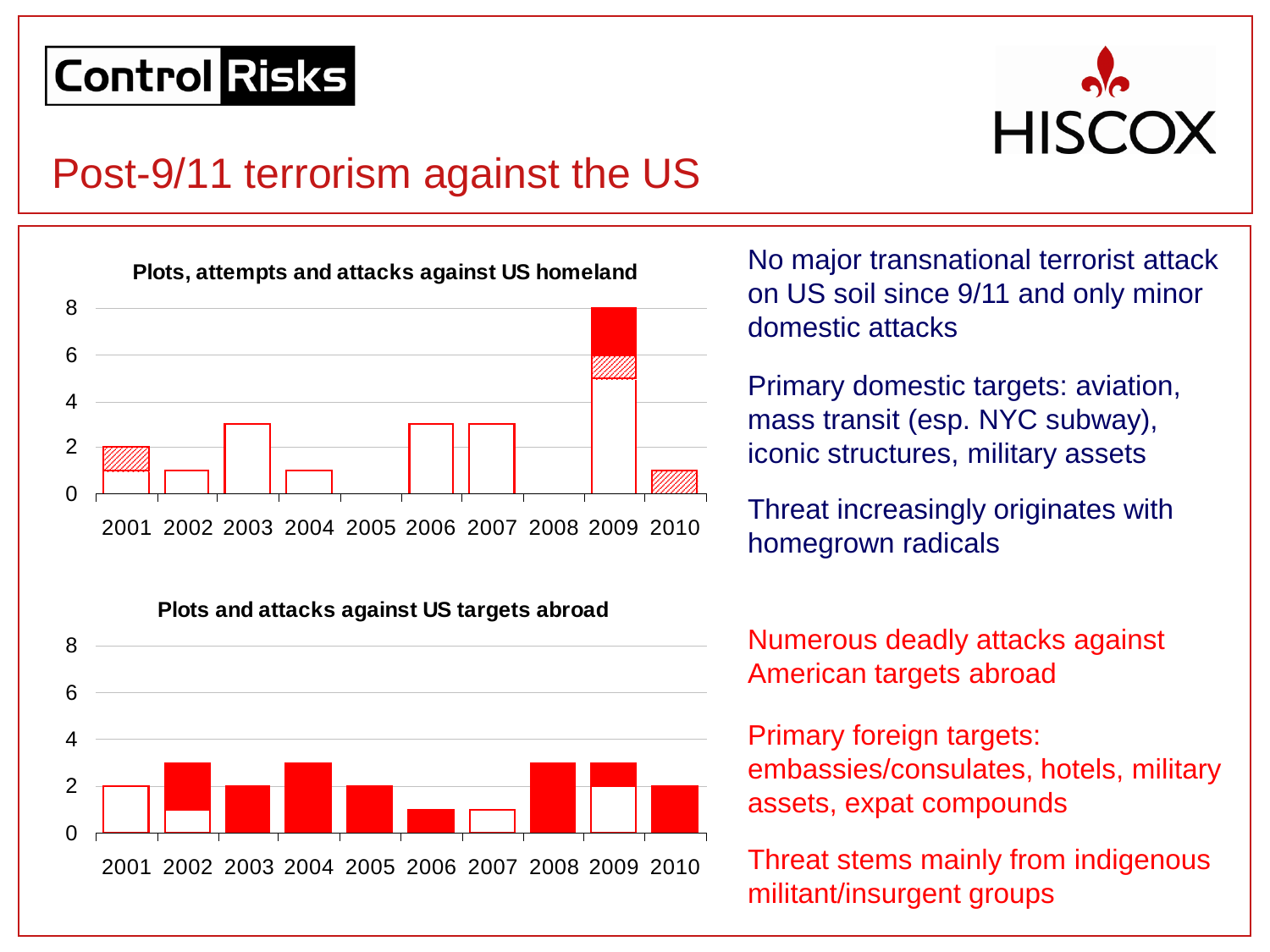

## Significant transnational terrorist groups

**Al-Qaida core**

**Al-Qaida in the Arabian Peninsula (AQAP)**

**Tehrik-i-Taliban Pakistan (TTP)**

**Mujahideen Al-Shabaab**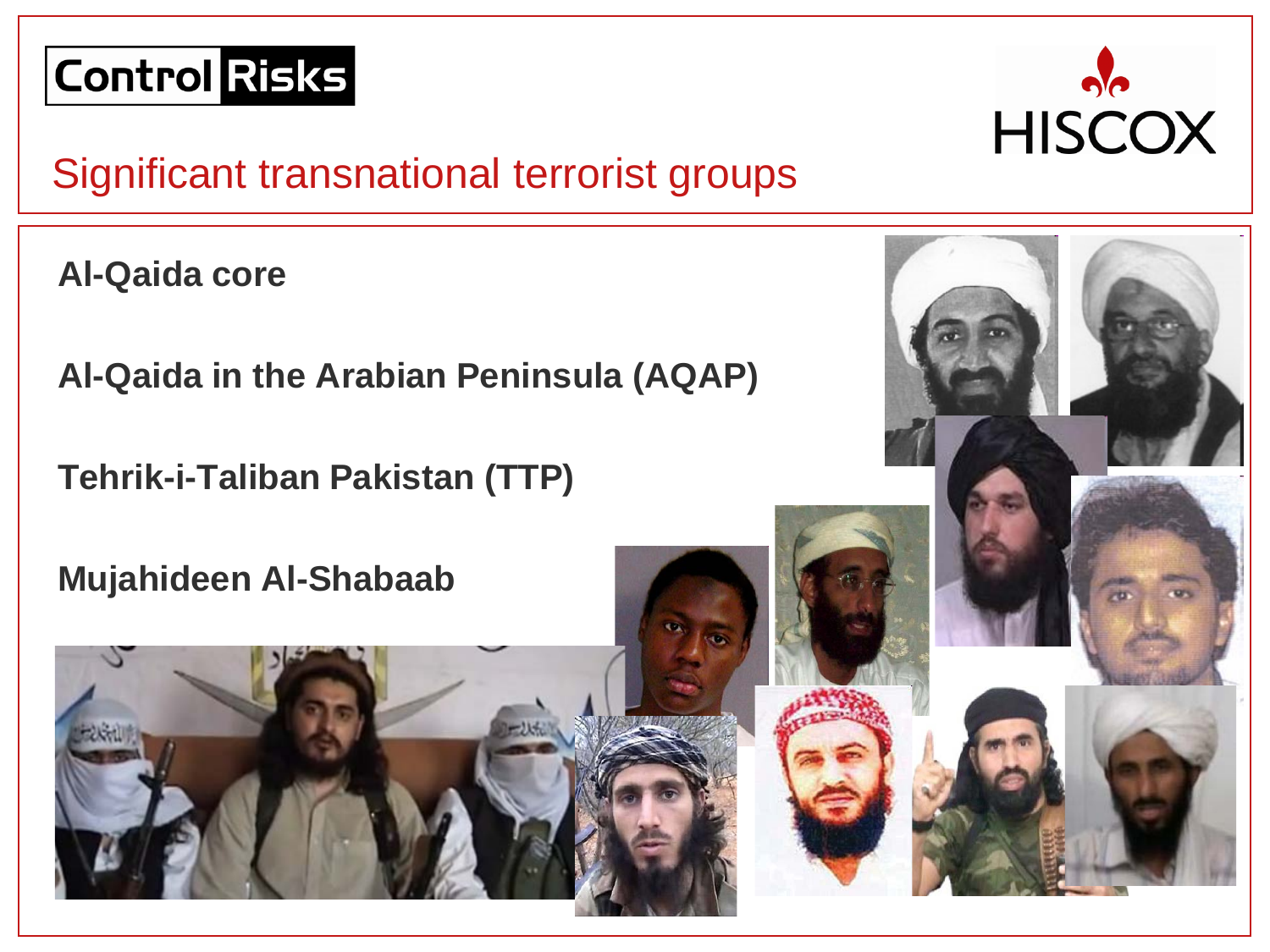

## Major global terrorism incidents since 9/11

- **2002**: Bali/Yemen/Mombasa/ **Tunisia**
- **2003**: Casablanca/Istanbul/ **Philippines**
- **2004**: Madrid/Saudi Arabia/ Philippines/Jakarta
- **2005**: London/Bali/Jordan/ Egypt
- **2006**: India
- **2007**: Algiers
- **2008**: Mumbai/Islamabad
- **2009**: Jakarta
- **2010**: Moscow/India/Uganda